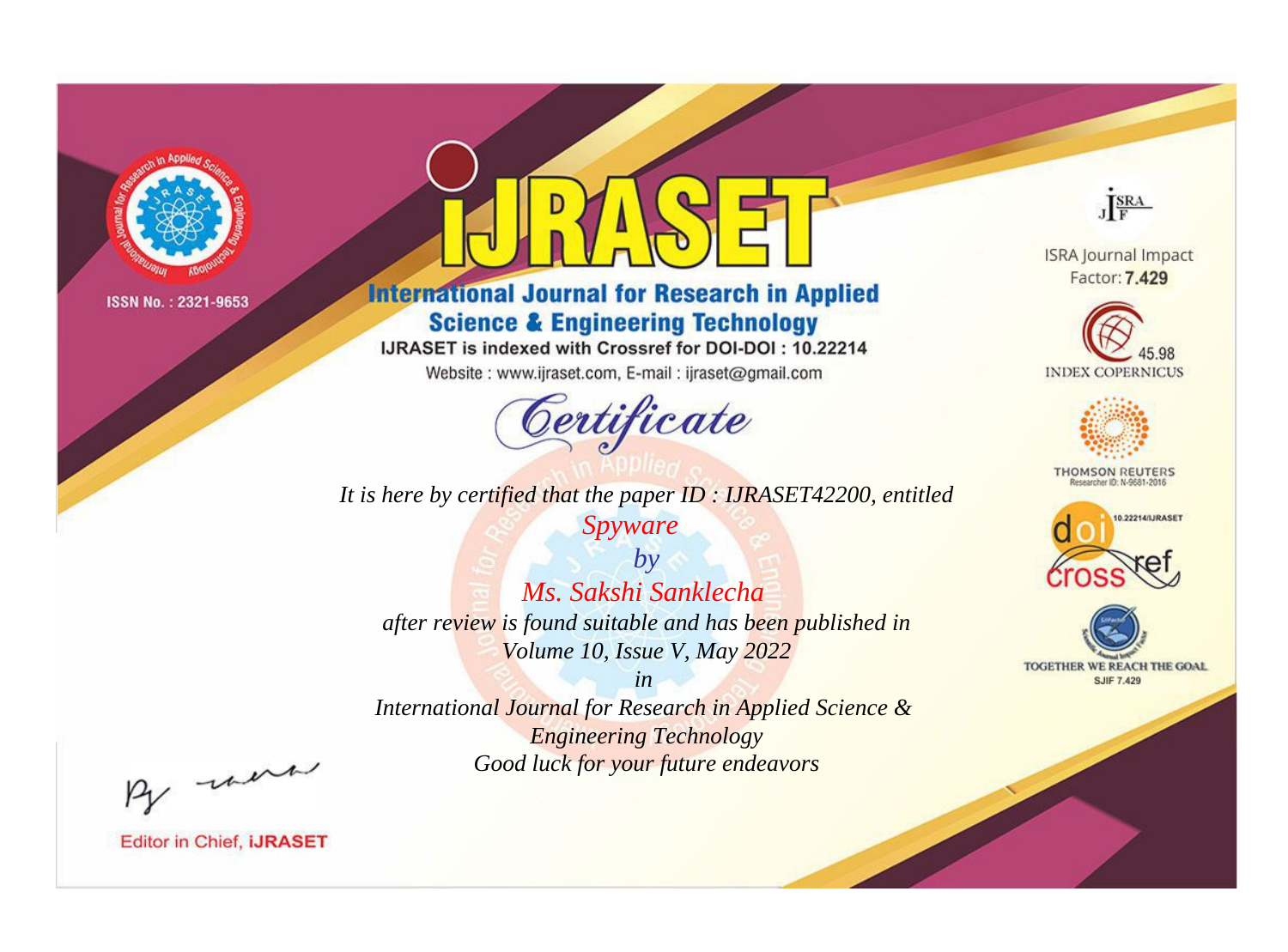

# **International Journal for Research in Applied Science & Engineering Technology**

IJRASET is indexed with Crossref for DOI-DOI: 10.22214

Website: www.ijraset.com, E-mail: ijraset@gmail.com



JERA

**ISRA Journal Impact** Factor: 7.429





**THOMSON REUTERS** 



TOGETHER WE REACH THE GOAL **SJIF 7.429** 

*It is here by certified that the paper ID : IJRASET42200, entitled Spyware*

*by Mr. Darshit Deotale after review is found suitable and has been published in Volume 10, Issue V, May 2022*

*in* 

*International Journal for Research in Applied Science & Engineering Technology Good luck for your future endeavors*

By morn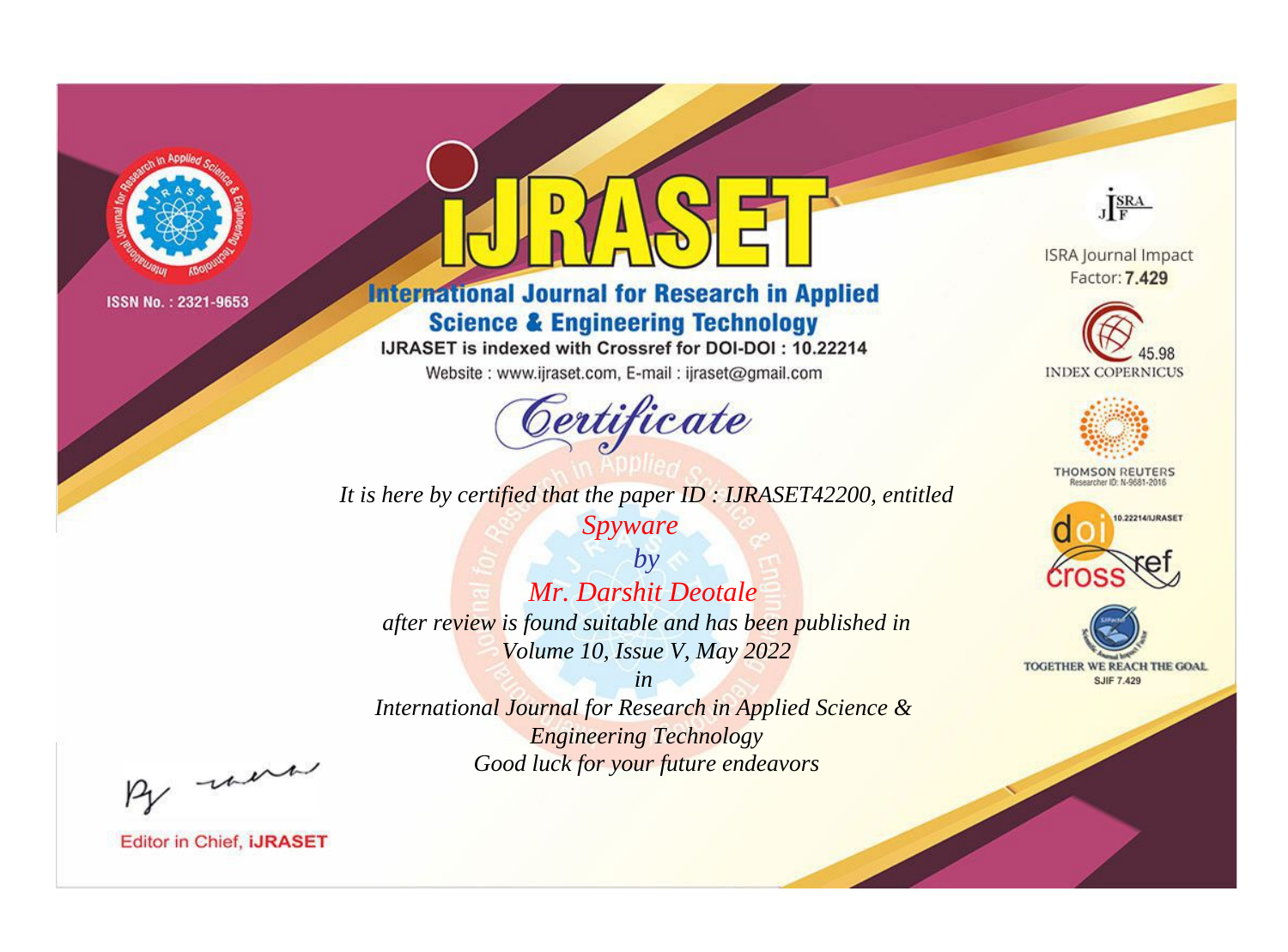

# **International Journal for Research in Applied Science & Engineering Technology**

IJRASET is indexed with Crossref for DOI-DOI: 10.22214

Website: www.ijraset.com, E-mail: ijraset@gmail.com



JERA

**ISRA Journal Impact** Factor: 7.429





**THOMSON REUTERS** 



TOGETHER WE REACH THE GOAL **SJIF 7.429** 

*It is here by certified that the paper ID : IJRASET42200, entitled Spyware*

*by Ms. Jyoti Yadav after review is found suitable and has been published in Volume 10, Issue V, May 2022*

*in* 

*International Journal for Research in Applied Science & Engineering Technology Good luck for your future endeavors*

By morn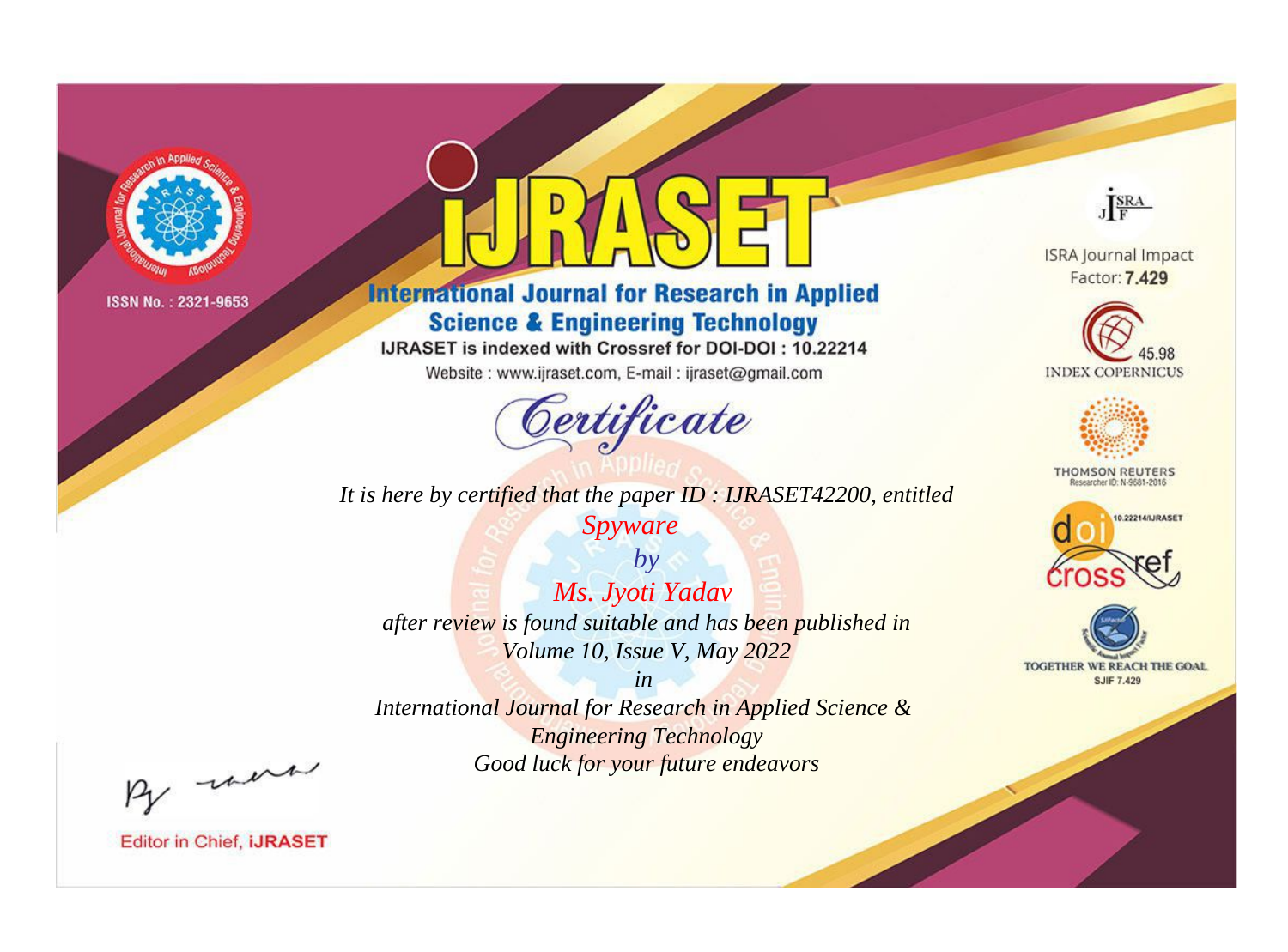

# **International Journal for Research in Applied Science & Engineering Technology**

IJRASET is indexed with Crossref for DOI-DOI: 10.22214

Website: www.ijraset.com, E-mail: ijraset@gmail.com



JERA

**ISRA Journal Impact** Factor: 7.429





**THOMSON REUTERS** 



TOGETHER WE REACH THE GOAL **SJIF 7.429** 

*It is here by certified that the paper ID : IJRASET42200, entitled*

*Spyware*

*by Ms. Dipti Mishra after review is found suitable and has been published in Volume 10, Issue V, May 2022*

*in* 

*International Journal for Research in Applied Science & Engineering Technology Good luck for your future endeavors*

By morn